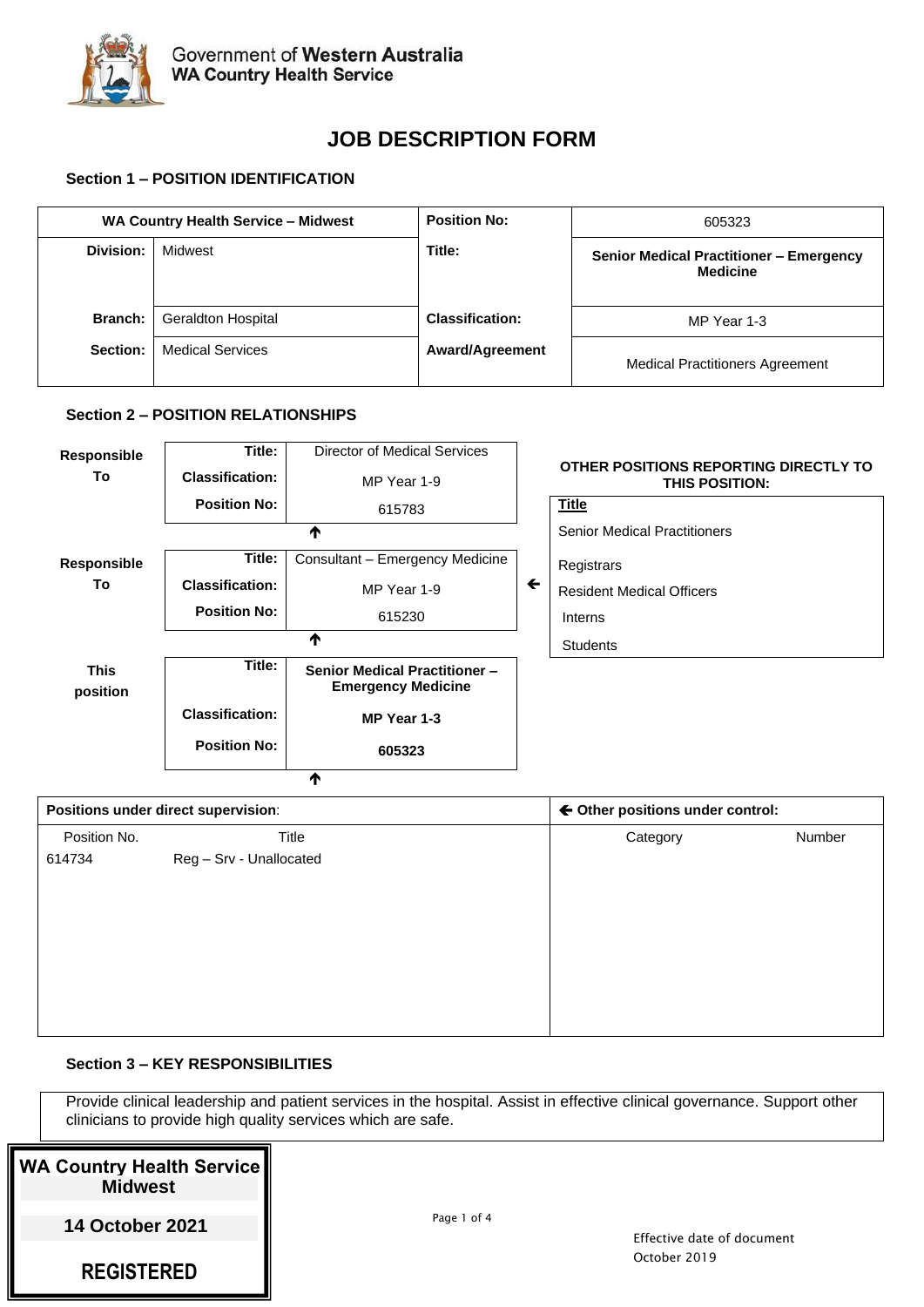| <b>TITLE</b> | <b>Senior Medical Practitioner -</b> | <b>POSITION NO</b>    | 605323      |
|--------------|--------------------------------------|-----------------------|-------------|
|              | <b>Emergency Medicine</b>            | <b>CLASSIFICATION</b> | MP Year 1-3 |



The WA Country Health Service (WACHS) is the largest country health system in Australia and one of the biggest in the world, providing health services to over half a million people, including over 50,000 Aboriginal people, over a vast two and a half million square kilometres area.

WA Country Health Service hospitals handle almost as many births as the State's major maternity hospital – and 40% of the State's emergency presentations. The range of health services provided include acute inpatient and emergency care, population and public health, mental health, Aboriginal health, aged care and includes increasing number of services provided by telehealth video-conferencing.

Our dedicated and committed staff work hard to fulfil our vision of Healthier country communities through partnerships and innovation*,* to deliver health services that support the health and well-being of individuals and communities in rural and remote Western Australia.

## **OUR MISSION**

To deliver and advance high quality care for country WA communities

## **OUR VISION**

To be a global leader in rural and remote healthcare

# **OUR STRATEGIC PRIORITIES**

*Caring for our patients -* Providing safe, patient-centred care, ensuring the needs of our patients are at the core of everything we do

*Addressing disadvantage and inequity -* Delivering focussed and accessible services for those who need it most *Building healthy, thriving communities* - Supporting country people to be as healthy as they can be and continuing to play our part in the economic and social viability of country communities

*Delivering value and sustainability -* Ensuring that the services we provide are sustainable and we are transparent about our performance

*Enabling our staff* - Supporting our staff to deliver great care, empowering them to learn, grow, innovate and lead

*Leading innovation and technology* - Embracing innovation and technology to create a safer, more connected and equitable health system

*Collaborating with our partners* - Partnering to deliver more integrated services that improve patient outcomes and experience, giving consumers more choice and control

# **OUR VALUES**

*Community* – We live and work in country communities. We are invested in the health, wellness and viability of country communities and the vibrancy, diversity and future of country WA.

*Compassion* – We are inclusive, respectful, and considerate. We care deeply about the people in our care and country communities.

*Quality* – We provide safe, high-quality care, constantly striving to innovate, improve and achieve trust in our care. *Integrity* – We bring honesty, collaboration and professionalism to everything that we do.

*Equity* – We are passionate about fairness in healthcare for all Western Australians, especially the most vulnerable and disadvantaged people and communities.

*Curiosity* – We continually enquire and seek to understand, using the best evidence, insight and research to improve care.

# **WA Country Health Service Midwest**

**14 October 2021** 

**REGISTERED**

Page 2 of 4

Effective date of document October 2019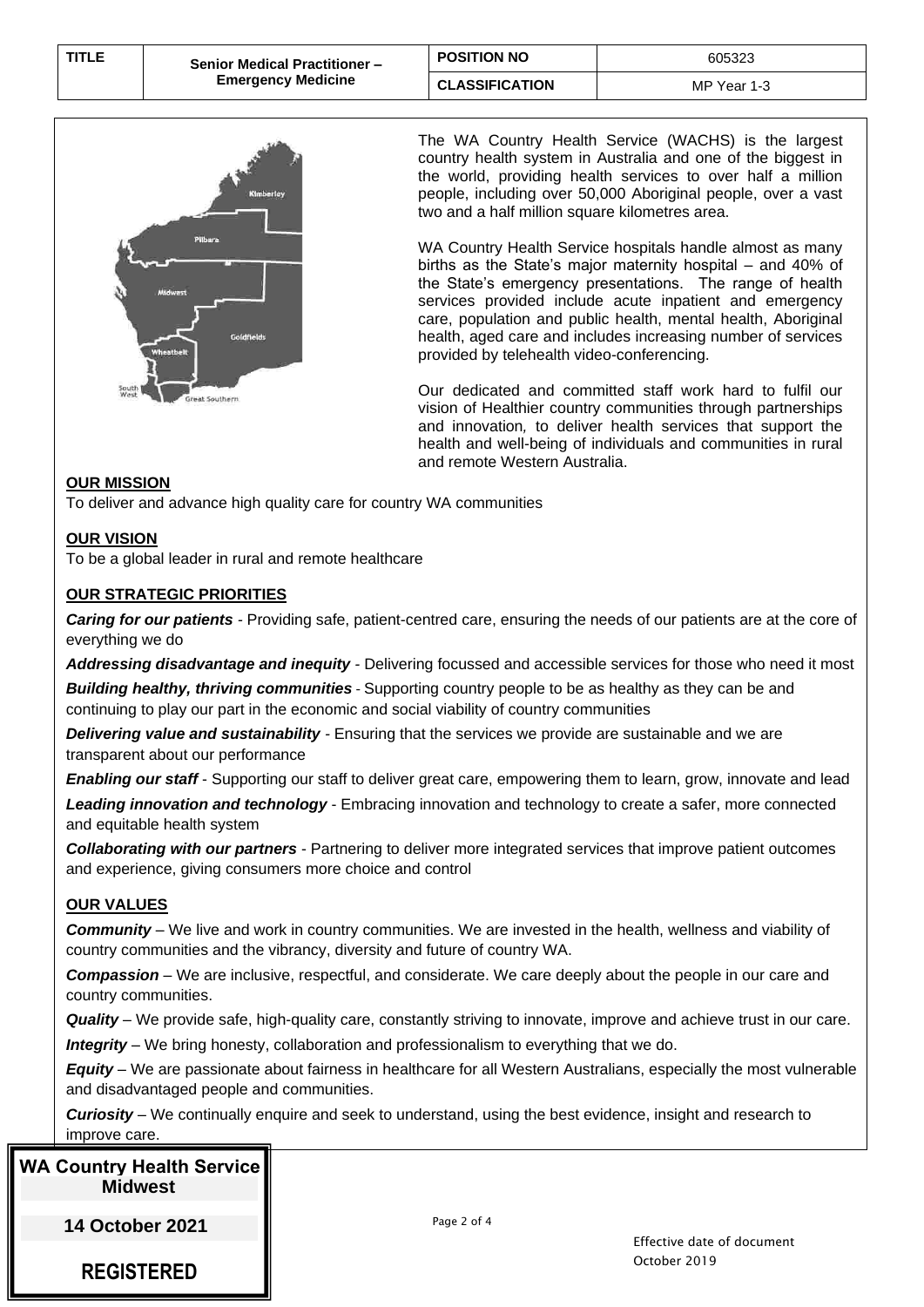| <b>TITLE</b> | <b>Senior Medical Practitioner -</b> | <b>POSITION NO</b>    | 605323      |
|--------------|--------------------------------------|-----------------------|-------------|
|              | <b>Emergency Medicine</b>            | <b>CLASSIFICATION</b> | MP Year 1-3 |

#### **Section 4 – STATEMENT OF DUTIES**

| Duty No.   | <b>Details</b>                                                                                                                                                                                                                                                                                                                              | Freq.          | %  |
|------------|---------------------------------------------------------------------------------------------------------------------------------------------------------------------------------------------------------------------------------------------------------------------------------------------------------------------------------------------|----------------|----|
| 1.0        | <b>CLINICAL</b>                                                                                                                                                                                                                                                                                                                             |                | 75 |
| 1.1        | Performs clinical duties and provides patient care in accordance with Geraldton Hospital<br><b>Medical Services Manual.</b>                                                                                                                                                                                                                 | D              |    |
| 1.2        | Performs clinical duties and provides patient care in the Geraldton Hospital.                                                                                                                                                                                                                                                               | D              |    |
| 1.3        | Participates fully in the Doctors Roster, including on call after hours duties.                                                                                                                                                                                                                                                             | $\mathsf{R}$   |    |
| 1.4        | Provides one or more of the following services: Antenatal, peripartum and post-natal care<br>commensurate with level of skill and experience and qualifications.                                                                                                                                                                            | $\mathsf{R}$   |    |
| 1.5        | Anesthetic services commensurate with level of skill and experience and qualifications.                                                                                                                                                                                                                                                     |                |    |
| 1.6        | Admits patients to the hospital according to need, and manages their care either alone or<br>whenever it will improve patient care in conjunction with the appropriate medical colleague.                                                                                                                                                   | D              |    |
| 1.7<br>1.8 | Refers patients to specialist services as required.<br>Participates fully in the hospital's preventive health and primary care programs.                                                                                                                                                                                                    | D<br>${\sf R}$ |    |
| 1.9        | Supports nurses and other health workers in the performance of their clinical duties.                                                                                                                                                                                                                                                       | $\mathsf{R}$   |    |
| 1.10       | Supports colleagues in the performance of their clinical duties.                                                                                                                                                                                                                                                                            | R              |    |
| 2.0        | <b>CLINICAL ADMINISTRATION</b>                                                                                                                                                                                                                                                                                                              | $\mathsf{R}$   | 10 |
| 2.1        | Maintains quality patient medical records according to health service protocols.                                                                                                                                                                                                                                                            |                |    |
| 2.2<br>2.3 | Promptly writes discharge summaries on inpatients that have been under their care.<br>Complies with appropriate statutory requirements in relation to Local Government,<br>environmental and Public Health matters.                                                                                                                         |                |    |
| 2.4        | Liaises with members of the health care team and the private sector to meet the needs of<br>Patient's under care.                                                                                                                                                                                                                           |                |    |
| 2.5        | Participates in hospital and doctors committee meetings as required or invited.                                                                                                                                                                                                                                                             |                |    |
|            | Attends to medico legal issues that arise concerning patients that have been under their care                                                                                                                                                                                                                                               |                |    |
|            | and advises the Medical Superintendent about complaints received pertaining to themselves<br>or other doctors in the hospital.                                                                                                                                                                                                              |                |    |
| 3.0        | <b>EDUCATION</b>                                                                                                                                                                                                                                                                                                                            | R              | 5  |
| 3.1        | Develops and maintains the skills necessary to provide safe medical practice.                                                                                                                                                                                                                                                               |                |    |
| 3.2        | Participates in continued medical education activities.                                                                                                                                                                                                                                                                                     |                |    |
| 3.3<br>3.4 | Maintains CME requirements equal to those required for vocational registration, regardless of<br>vocational registration status<br>Maintains skills to ensure retention of procedural accreditation.                                                                                                                                        |                |    |
|            |                                                                                                                                                                                                                                                                                                                                             |                |    |
| 3.5<br>3.6 | Participates and assists in the continued medical education/in service training of nurses and<br>other health workers.<br>Acts as a role model and supervisor/mentor to medical students and post-graduate trainees                                                                                                                         |                |    |
|            | during their placement.                                                                                                                                                                                                                                                                                                                     |                |    |
| 3.7        | Participates in doctors' clinical meetings, clinical governance and quality improvement<br>activities.                                                                                                                                                                                                                                      |                |    |
| 4.0        | <b>LEADERSHIP</b>                                                                                                                                                                                                                                                                                                                           | R              | 5  |
| 4.1        | Provides clinical leadership to the clinical team and coordinates ongoing medical education                                                                                                                                                                                                                                                 |                |    |
| 4.2        | programs.<br>Participates in the orientation of new clinicians.                                                                                                                                                                                                                                                                             |                |    |
| 4.3        | Undertakes audits for the clinical governance program Facilitates Root Cause Analyses for                                                                                                                                                                                                                                                   |                |    |
|            | Sentinel events.                                                                                                                                                                                                                                                                                                                            |                |    |
| 5.0        | <b>OTHER</b>                                                                                                                                                                                                                                                                                                                                | O              | 5  |
| 5.1        | Other duties as directed.                                                                                                                                                                                                                                                                                                                   |                |    |
|            | The occupant of this position will be expected to comply with and demonstrate a positive commitment to the WACHS values and                                                                                                                                                                                                                 |                |    |
|            | the highest achievement in demonstrating positive commitment to Equal Employment Opportunity, Occupational Safety & Health,<br>Public Sector Standards, Code of Conduct, Code of Ethics, Quality Improvement, Performance Management, Customer Focus,<br>Disability Services Act and Confidentiality throughout the course of their duties. |                |    |
|            |                                                                                                                                                                                                                                                                                                                                             |                |    |

| <b>WA Country Health Service</b><br><b>Midwest</b> |
|----------------------------------------------------|
| <b>14 October 2021</b>                             |

**REGISTERED**